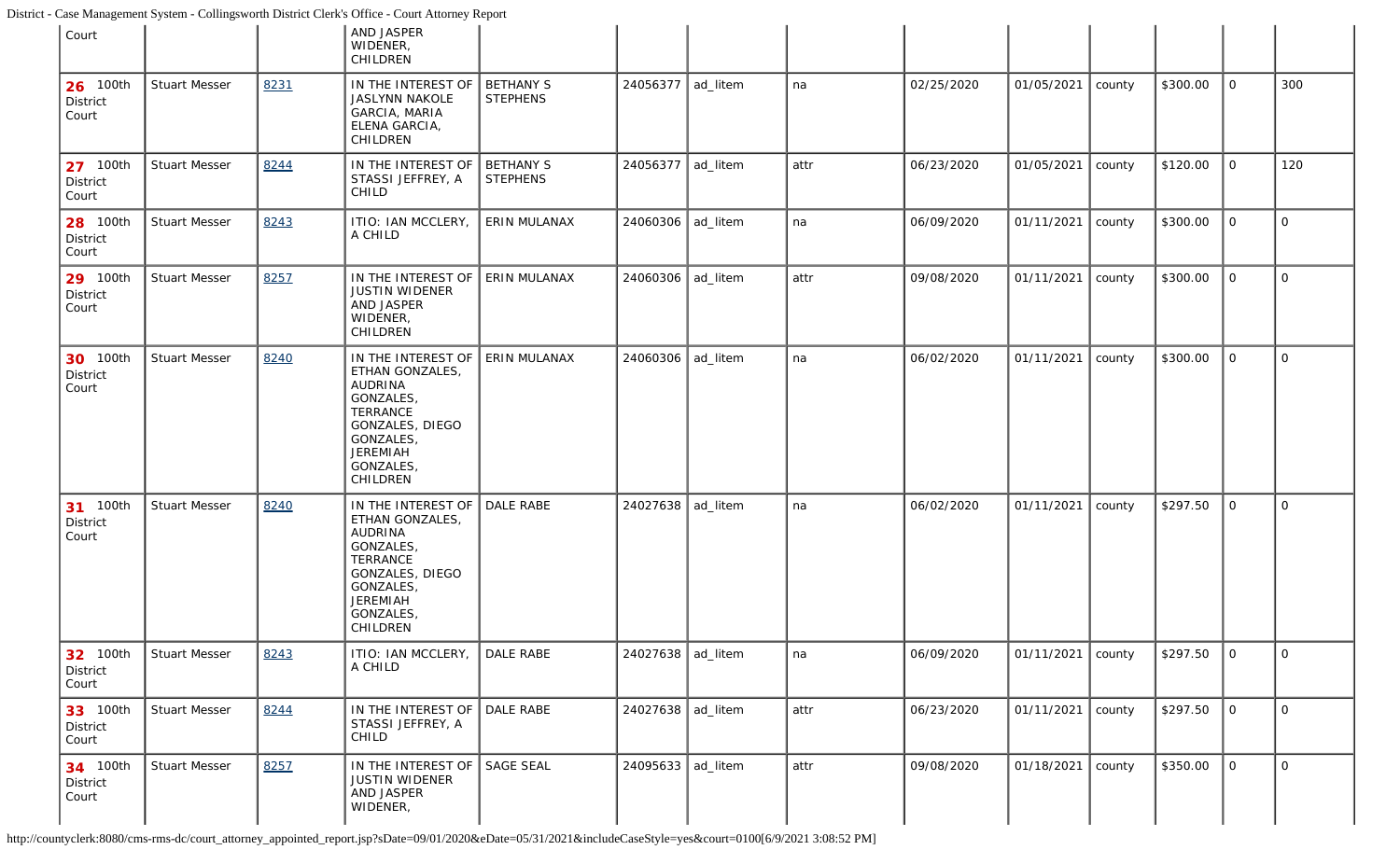|                                      |                      |      | CHILDREN                                                                                                                                                     |                              |                     |          |      |            |            |        |          |             |             |
|--------------------------------------|----------------------|------|--------------------------------------------------------------------------------------------------------------------------------------------------------------|------------------------------|---------------------|----------|------|------------|------------|--------|----------|-------------|-------------|
| 35 100th<br>District<br>Court        | <b>Stuart Messer</b> | 8239 | ITIO: MARTINEZ<br><b>GERALD GARCIA A</b><br>CHILD                                                                                                            | <b>SAGE SEAL</b>             | 24095633            | ad_litem | na   | 05/28/2020 | 01/18/2021 | county | \$300.00 | $\mathbf 0$ | $\mathbf 0$ |
| 36 100th<br>District<br>Court        | <b>Stuart Messer</b> | 8240 | IN THE INTEREST OF<br>ETHAN GONZALES,<br>AUDRINA<br>GONZALES,<br><b>TERRANCE</b><br>GONZALES, DIEGO<br>GONZALES,<br><b>JEREMIAH</b><br>GONZALES,<br>CHILDREN | <b>SAGE SEAL</b>             | 24095633            | ad_litem | na   | 06/02/2020 | 01/18/2021 | county | \$450.00 | $\mathbf 0$ | $\mathbf 0$ |
| 37 100th<br>District<br>Court        | <b>Stuart Messer</b> | 8239 | ITIO: MARTINEZ<br><b>GERALD GARCIA A</b><br>CHILD                                                                                                            | ANDREW S BIRD                | 24105473            | ad_litem | na   | 05/28/2020 | 02/01/2021 | county | \$255.00 | $\mathbf 0$ | $\mathbf 0$ |
| 38 100th<br>District<br>Court        | <b>Stuart Messer</b> | 8231 | IN THE INTEREST OF<br><b>JASLYNN NAKOLE</b><br>GARCIA, MARIA<br>ELENA GARCIA,<br>CHILDREN                                                                    | ANDREW S BIRD                | 24105473            | ad_litem | na   | 02/25/2020 | 02/05/2021 | county | \$361.25 | $\mathbf 0$ | $\Omega$    |
| 39 100th<br><b>District</b><br>Court | <b>Stuart Messer</b> | 8231 | IN THE INTEREST OF<br><b>JASLYNN NAKOLE</b><br>GARCIA, MARIA<br>ELENA GARCIA,<br>CHILDREN                                                                    | <b>SAGE SEAL</b>             | 24095633            | ad_litem | na   | 02/25/2020 | 02/05/2021 | county | \$300.00 | 3           | $\mathbf 0$ |
| 40 100th<br>District<br>Court        | <b>Stuart Messer</b> | 8263 | IN THE INTEREST OF<br><b>JOSE RICARDO</b><br>RAMOS, A CHILD                                                                                                  | <b>SAGE SEAL</b>             | 24095633            | ad_litem | attr | 10/22/2020 | 02/05/2021 | county | \$375.00 | $\mathbf 0$ | $\mathbf 0$ |
| 41 100th<br>District<br>Court        | <b>Stuart Messer</b> | 8263 | IN THE INTEREST OF<br><b>JOSE RICARDO</b><br>RAMOS, A CHILD                                                                                                  | DALE RABE                    | 24027638            | ad_litem | attr | 10/22/2020 | 02/05/2021 | county | \$350.00 | $\mathbf 0$ | $\Omega$    |
| 42 100th<br>District<br>Court        | <b>Stuart Messer</b> | 8257 | IN THE INTEREST OF<br><b>JUSTIN WIDENER</b><br>AND JASPER<br>WIDENER,<br>CHILDREN                                                                            | STACY LEIGH GRANT            | 24096134            | ad_litem | attr | 09/08/2020 | 02/08/2021 | county | \$350.00 | $\mathbf 0$ | $\mathbf 0$ |
| 43 100th<br>District<br>Court        | <b>Stuart Messer</b> | 8244 | IN THE INTEREST OF<br>STASSI JEFFREY, A<br>CHILD                                                                                                             | STACY LEIGH GRANT            | 24096134            | ad litem | attr | 06/23/2020 | 02/08/2021 | county | \$350.00 | $\mathbf 0$ | $\mathbf 0$ |
| 44 100th<br>District<br>Court        | <b>Stuart Messer</b> | 8243 | ITIO: IAN MCCLERY,<br>A CHILD                                                                                                                                | STACY LEIGH GRANT            | 24096134            | ad_litem | na   | 06/09/2020 | 02/10/2021 | county | \$350.00 | $\mathbf 0$ | $\mathbf 0$ |
| 45 100th<br>District<br>Court        | <b>Stuart Messer</b> | 8231 | IN THE INTEREST OF<br><b>JASLYNN NAKOLE</b><br>GARCIA, MARIA                                                                                                 | BETHANY S<br><b>STEPHENS</b> | 24056377   ad_litem |          | na   | 02/25/2020 | 02/25/2021 | county | \$200.00 | $\mathbf 0$ | $\mathbf 0$ |

http://countyclerk:8080/cms-rms-dc/court\_attorney\_appointed\_report.jsp?sDate=09/01/2020&eDate=05/31/2021&includeCaseStyle=yes&court=0100[6/9/2021 3:08:52 PM]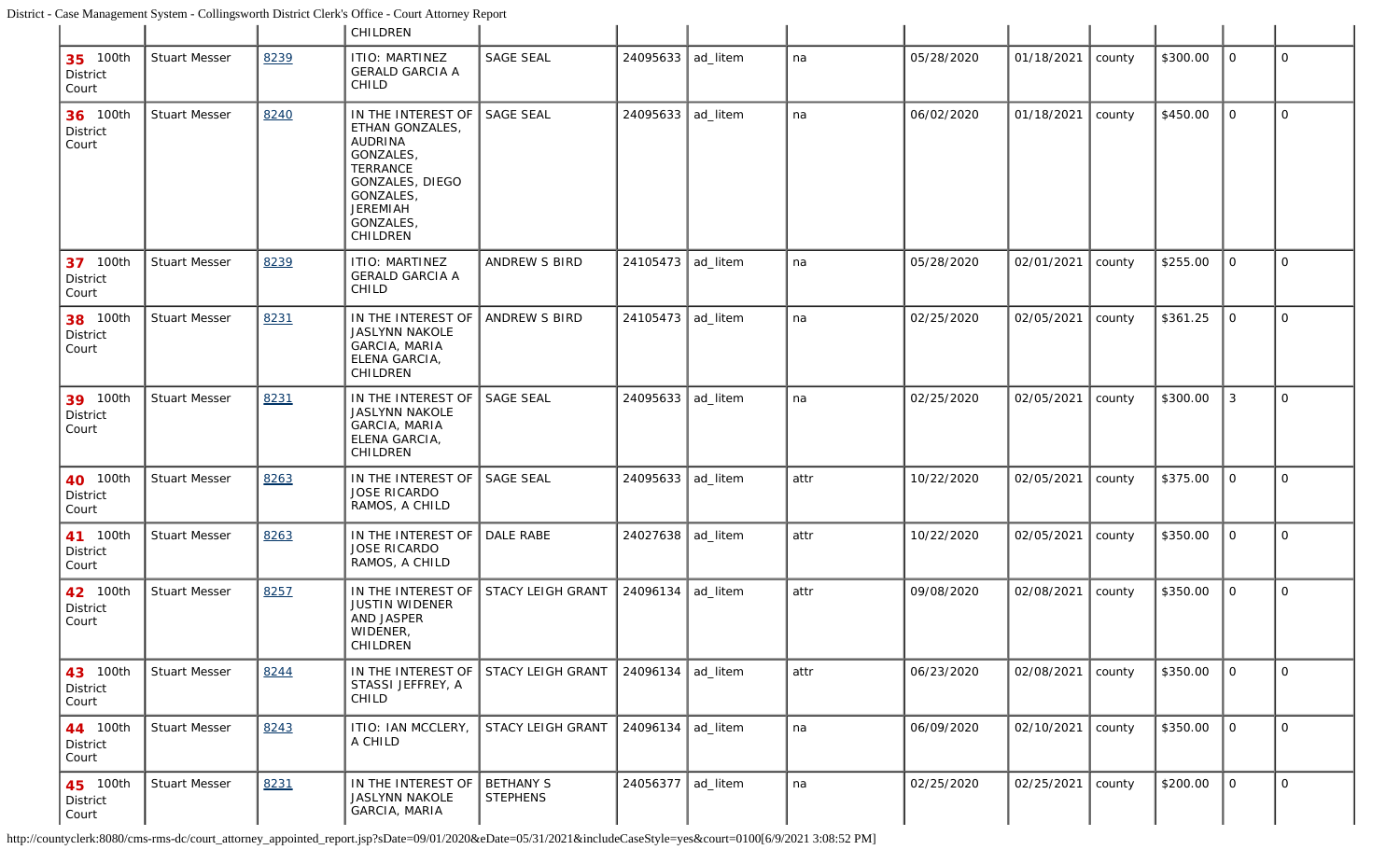|                                      |                      |      | ELENA GARCIA,<br>CHILDREN                                                                                                                             |                     |                   |          |      |            |            |        |          |                |              |
|--------------------------------------|----------------------|------|-------------------------------------------------------------------------------------------------------------------------------------------------------|---------------------|-------------------|----------|------|------------|------------|--------|----------|----------------|--------------|
| 46 100th<br>District<br>Court        | <b>Stuart Messer</b> | 8240 | IN THE INTEREST OF<br>ETHAN GONZALES,<br>AUDRINA<br>GONZALES,<br>TERRANCE<br>GONZALES, DIEGO<br>GONZALES,<br><b>JEREMIAH</b><br>GONZALES,<br>CHILDREN | DALE RABE           | 24027638 ad_litem |          | na   | 06/02/2020 | 05/06/2021 | county | \$300.00 | $\mathbf 0$    | $\Omega$     |
| 47 100th<br>District<br>Court        | <b>Stuart Messer</b> | 8243 | ITIO: IAN MCCLERY,<br>A CHILD                                                                                                                         | <b>DALE RABE</b>    | 24027638          | ad_litem | na   | 06/09/2020 | 05/06/2021 | county | \$300.00 | $\mathbf 0$    | $\mathsf{O}$ |
| 48 100th<br>District<br>Court        | <b>Stuart Messer</b> | 8244 | IN THE INTEREST OF<br>STASSI JEFFREY, A<br>CHILD                                                                                                      | DALE RABE           | 24027638          | ad_litem | attr | 06/23/2020 | 05/06/2021 | county | \$300.00 | $\mathbf 0$    | $\mathbf 0$  |
| 49 100th<br>District<br>Court        | <b>Stuart Messer</b> | 8257 | IN THE INTEREST OF<br>JUSTIN WIDENER<br>AND JASPER<br>WIDENER,<br>CHILDREN                                                                            | <b>SAGE SEAL</b>    | 24095633          | ad_litem | attr | 09/08/2020 | 05/06/2021 | county | \$400.00 | $\mathbf 0$    | $\Omega$     |
| <b>50</b> 100th<br>District<br>Court | <b>Stuart Messer</b> | 8240 | IN THE INTEREST OF<br>ETHAN GONZALES,<br>AUDRINA<br>GONZALES,<br>TERRANCE<br>GONZALES, DIEGO<br>GONZALES,<br>JEREMIAH<br>GONZALES,<br>CHILDREN        | <b>SAGE SEAL</b>    | 24095633          | ad_litem | na   | 06/02/2020 | 05/06/2021 | county | \$450.00 | $\mathbf 0$    | $\Omega$     |
| <b>51</b> 100th<br>District<br>Court | <b>Stuart Messer</b> | 8240 | IN THE INTEREST OF<br>ETHAN GONZALES,<br>AUDRINA<br>GONZALES,<br>TERRANCE<br>GONZALES, DIEGO<br>GONZALES,<br>JEREMIAH<br>GONZALES,<br>CHILDREN        | ERIN MULANAX        | 24060306          | ad_litem | na   | 06/02/2020 | 05/10/2021 | county | \$300.00 | $\mathbf 0$    |              |
| <b>52</b> 100th<br>District<br>Court | <b>Stuart Messer</b> | 8257 | IN THE INTEREST OF<br><b>JUSTIN WIDENER</b><br>AND JASPER<br>WIDENER,<br>CHILDREN                                                                     | <b>ERIN MULANAX</b> | 24060306          | ad_litem | attr | 09/08/2020 | 05/10/2021 | county | \$300.00 | $\overline{O}$ |              |
| <b>53</b> 100th<br>District<br>Court | <b>Stuart Messer</b> | 8243 | ITIO: IAN MCCLERY,<br>A CHILD                                                                                                                         | ERIN MULANAX        | 24060306          | ad_litem | na   | 06/09/2020 | 05/10/2021 | county | \$300.00 | $\overline{O}$ |              |

http://countyclerk:8080/cms-rms-dc/court\_attorney\_appointed\_report.jsp?sDate=09/01/2020&eDate=05/31/2021&includeCaseStyle=yes&court=0100[6/9/2021 3:08:52 PM]